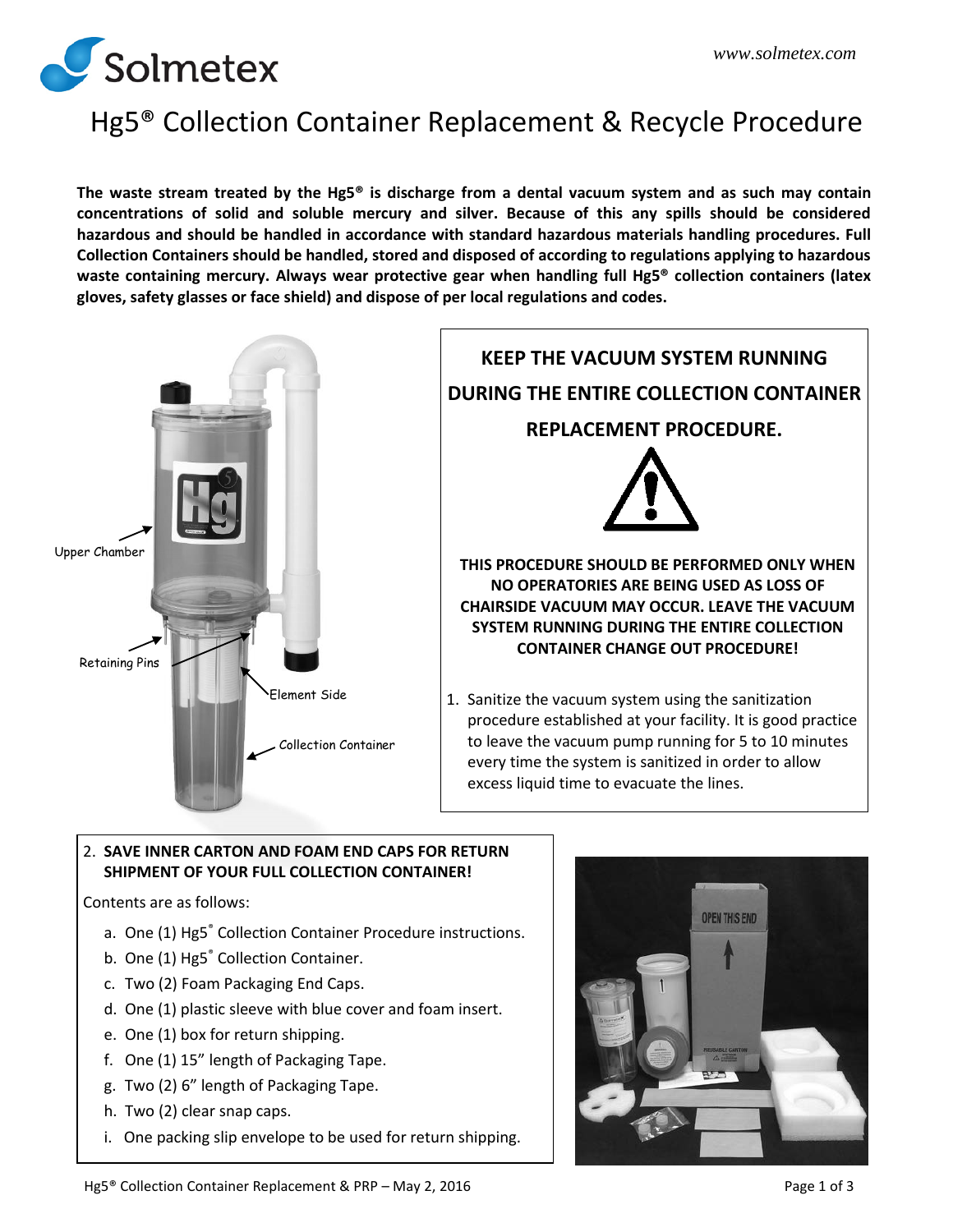

#### **Note** the vacuum gage reading

3. Remove the new collection container from the plastic cylinder. Remove and discard red plugs from collection container.

**With the vacuum system still running**, remove the full collection container from the Hg5® Unit as follows:

- a. Support the collection container with one hand, removing the retaining pins with the other hand.
- b. Tilt the collection container to the side to release from the system (away from the vacuum side).
- c. Then pull down to release the entire collection container.
- 4. **With the vacuum system still running**, install your new collection container:
	- a. The collection container can be installed only one way. Note the alignment of the fittings on the collection container with the receiver holes in the upper unit.
	- b. Gently insert the fittings into the receiver holes. This can be accomplished by rocking the collection container slightly. The o-rings on the fittings should seat easily into the upper unit receivers.
	- c. Continue to push the collection container into the upper unit until it is fully seated.
	- d. Insert the retaining pins into their holes until seated. The collection container is now locked into place.



- 5. Fill out the information label:
	- a. Enter the "Date Installed" on the new collection container.
	- b. Enter the "Next Change Due" on the new collection container.

**NOTE: YOUR COLLECTION CONTAINER MUST BE CHANGED ONCE EVERY TWELVE (12) MONTHS OR WHEN THE SEDIMENT LEVEL REACHES THE FULL LINE, WHICHEVER OCCURS FIRST. CHECK THE SEDIMENT LEVEL OF THE COLLECTION CONTAINER WEEKLY.**

6. Note the vacuum gauge reading. The reading should be the same as before the collection container change.



**In order to avoid leakage during shipment to the recycle facility, it is necessary to exactly follow steps 7, 8 and 9.**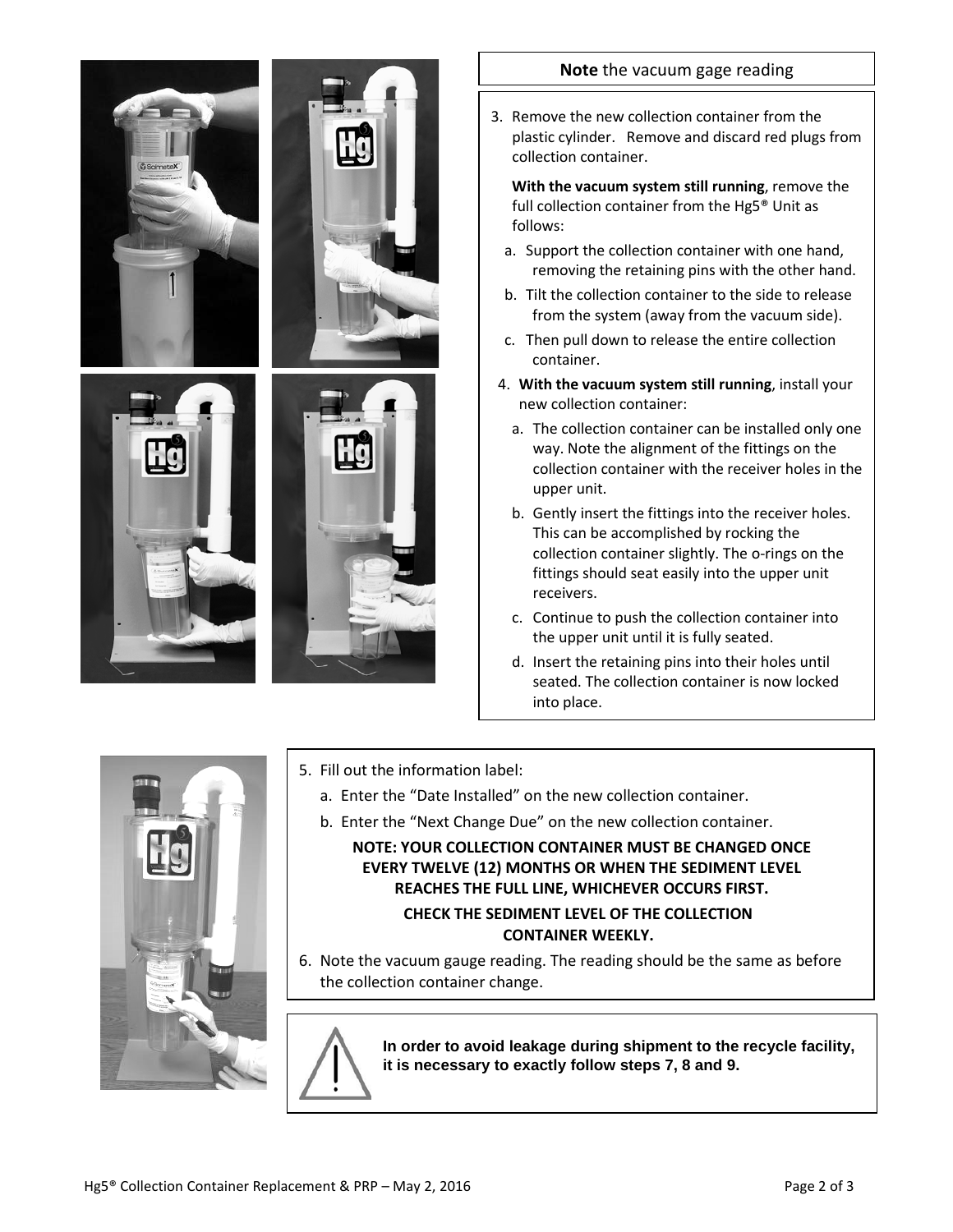7 Preparation of full collection container:

(A) Place the *CLEAR* snap caps provided over the inlet and outlet fittings of the full collection container. Press down firmly on the clear caps until they snap into place over the black o-rings

- (B) Place the full collection container into the plastic sleeve
- (C) Place round foam insert on top of collection container in the sleeve

(D) & (E) Screw down lid securely – completely tighten lid so that the arrow on the blue lid is past the arrow on the side of the plastic sleeve

- (F) Place the plastic sleeve into the bottom foam and insert into the shipping carton
- (G) Place top foam onto the plastic sleeve

(H) Close the box.

- 8. Package and Shipment of the full collection container:
	- Using a wet sponge, thoroughly moisten the 15" piece of shipping tape and apply to the center seam ensuring a tight seal.
	- Using a wet sponge, thoroughly moisten each 6" piece of shipping tape and apply to the box end seams ensuring a tight seal.
	- To obtain shipping label for recycling, go to [www.solmetex.com.](http://www.solmetex.com/) Click on "Recycling Program" for instructions on how to obtain & print shipping label.
	- Place UPS shipping label into the packing slip envelope, remove backing and place envelope on box.
	- You can download a Certificate after your collection container has been received at the recycler. Please go to [www.solmetex.com](http://www.solmetex.com/) click on Recycling Certificate Login within 4 weeks.
- 9. Retain your picking slip for information that will be necessary to obtain shipping label and recycling certificate.



All packaging must be used to ship to recycler including all foam inserts in order to avoid leakage during shipment to the recycler facility.